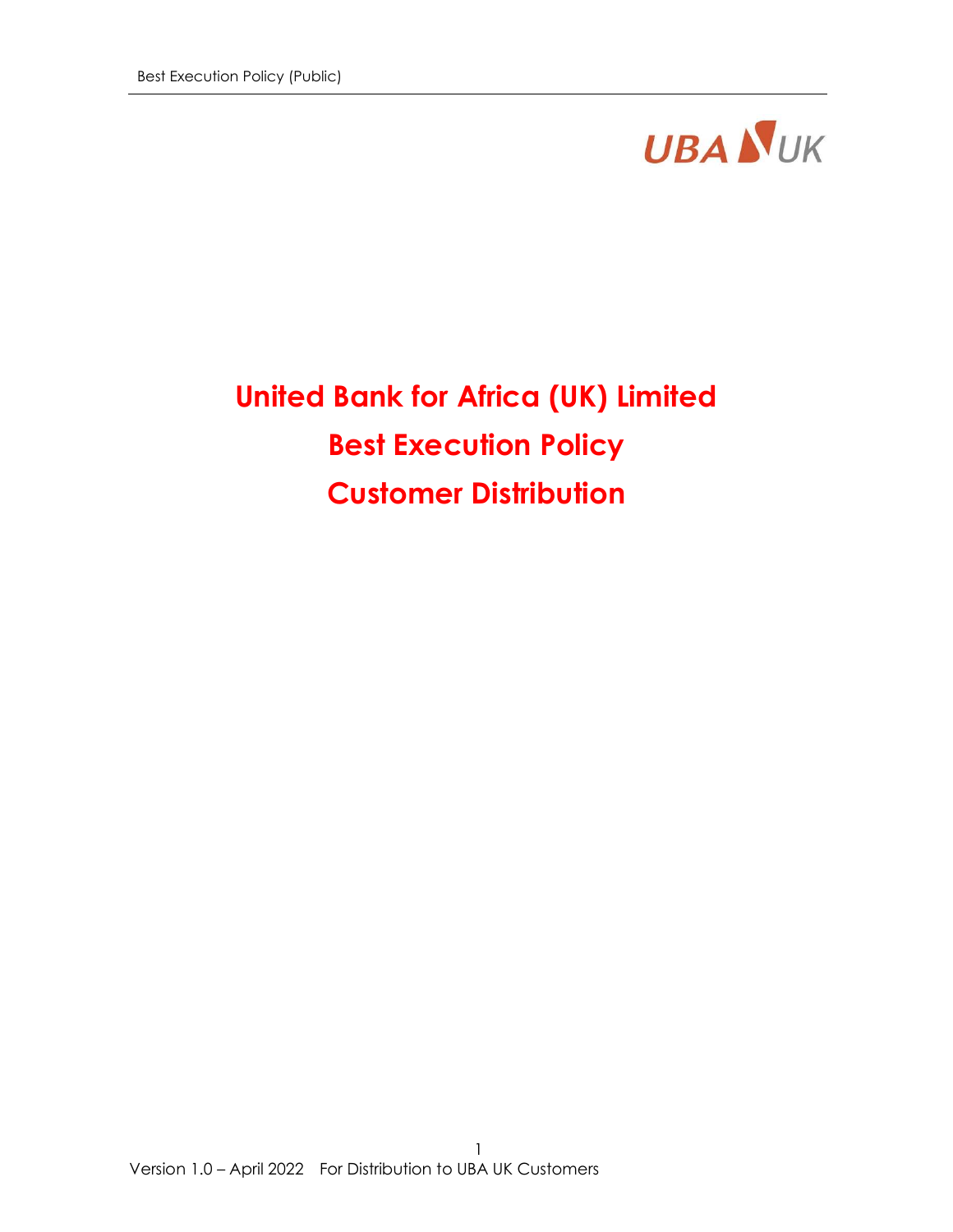#### 1. Introduction

#### Purpose

United Bank for Africa UK Limited ("UBA UK") is bound to the regulatory duty of Best Execution in line with the revised Markets in Financial Instruments Directive 2014/65/EU ("MiFID II") and the Financial Conduct Authority's ("FCA") Conduct of Business Sourcebook ("COBS") 11, when executing orders on behalf of clients (including when dealing as principal), or when UBA UK is providing the service of reception and transmission of client orders to other entities for execution. UBA UK is required to take all sufficient steps to obtain the best possible result for its clients, when Best Execution is applicable. This Policy Statement sets out UBA UK's approach to achieving Best Execution for its clients in accordance with the regulatory requirements to which it is subject to.

#### **Best Execution**

This overarching obligation to obtain the best possible result for clients is referred to, in this document as our obligation of Best Execution. Best Execution means the duty to take all sufficient steps to obtain the best possible result for our clients under the relevant circumstances when executing transactions on clients 'behalf. UBA UK owes its clients a duty to seek Best Execution, when UBA UK executes trades on behalf of its clients.

#### 2. Scope of Best Execution

This Policy Statement applies to all clients categorized by UBA UK as 'Professional Clients' and only to dealings in 'Financial Instruments'. Unless otherwise stated, this Policy Statement applies to such clients in the same way, regardless of whether they are an elective Professional Clients (via an opt-up or opt-down mechanism) or a per se Professional Client.

This Policy Statement, and the Best Execution obligation under MiFID, does not apply to clients categorised as Eligible Counterparties (including clients that have opted up to Eligible Counterparty). Accordingly, UBA UK will not owe a duty of Best Execution in relation to transactions entered with Eligible Counterparties, unless UBA UK specifically agrees otherwise.

#### 3. What products does the Best Execution Obligation apply to?

MiFID, and the Best Execution under it, applies to Financial Instruments. Financial Instruments includes, but is not limited to, transferable securities, such as shares and bonds, units in funds and structured products, as well as derivative contracts, such as options, forwards, futures and swaps, whether publicly listed or not, in relation to FX/currencies, interest rates and inflation rates as well as many other financial and commercial variables including commodities, contracts for differences and emissions allowances. The list of Financial Instruments is outlined in Appendix 1 of this Policy Statement.

Spot transactions are not regarded as Financial Instruments. Other non-MiFID business, for example business concerning loan agreements and deposits, are not covered by this Policy Statement unless otherwise specified. Please note that, whether or not this Policy Statement applies to the relevant product, UBA UK are committed to acting honestly, fairly and professionally in accordance with the best interests of our clients in relation to all the business UBA UK conducts.

## 4. Determining Where Best Execution May Apply

The Best Execution regime requires UBA UK to take all sufficient steps to protect the interests of the clients and market participants it deals with. Best Execution is only owed when UBA UK accepts an order to execute a transaction on a clients behalf, when UBA UK is acting in a principal capacity and the client is placing a legitimate reliance on UBA UK to protect its interest in relation to the execution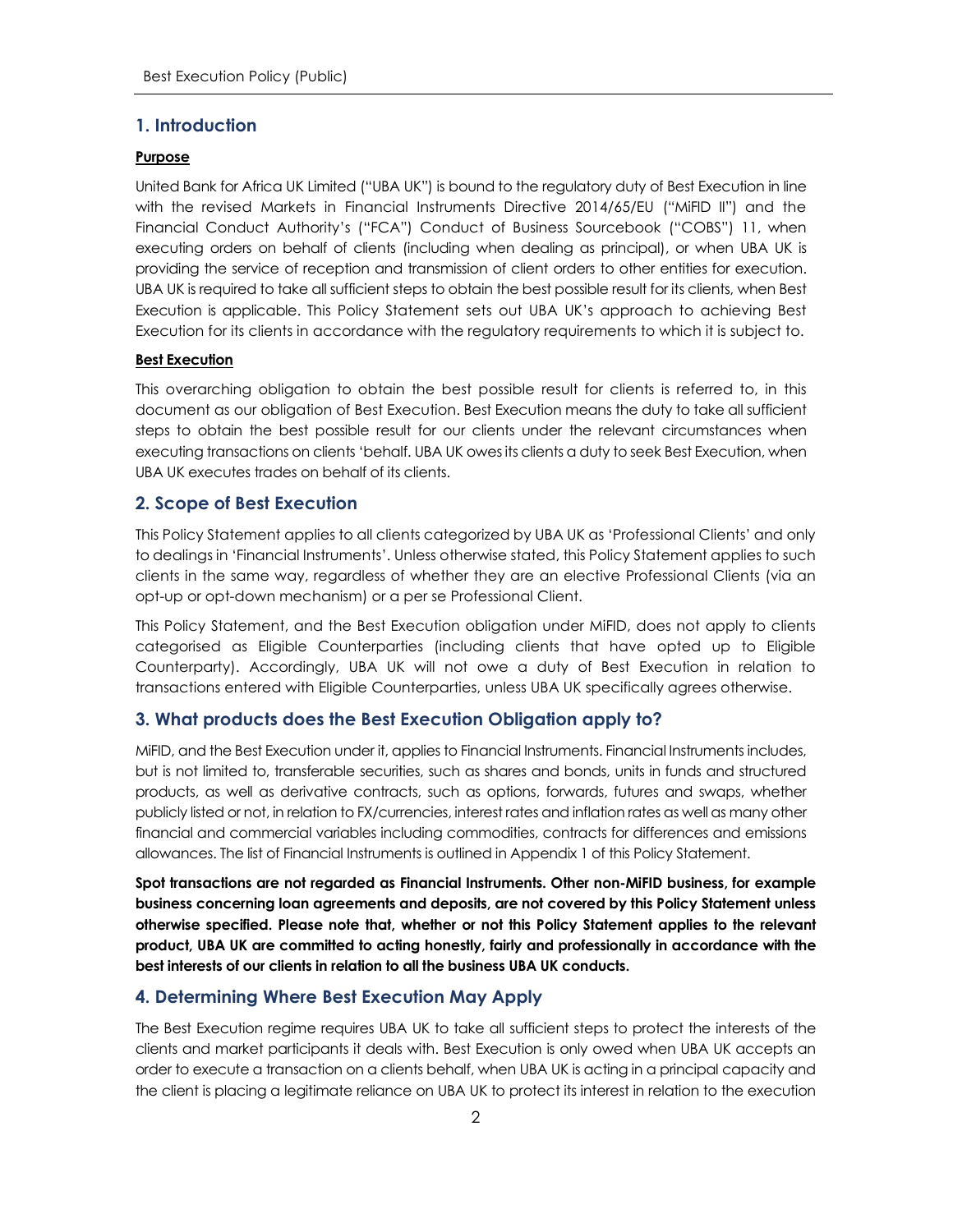of a client order or a request-for-quote ("RFQ"), or in other circumstances where it has otherwise expressly agreed to accept such Best Execution obligations.

UBA UK's commitment to provide you with Best Execution does not mean that it owes you any fiduciary duties over and above the specific regulatory obligations placed on it or as may be otherwise contracted between you and UBA UK. When UBA UK provides quotes or negotiates a price with you on request (i.e. dealing on a RFQ), irrespective of any initiation of the transaction by UBA UK, this will not be receiving a 'client order' and will therefore not be subject to Best Execution when determining the price given to you.

UBA UK will generally assume that where we deal with clients classified as Professional Customers in line with our policies and procedures, such clients have sufficient sophistication to access a range of execution options will not be placing reliance on UBA UK to protect your interests in relation to pricing and other important elements of the transaction.

UBA UK supports the four principals that support the regulatory application of Best Execution obligations:

## 1. Which party has initiated the transaction

In examples where you initiate the transaction through RFQ, it is less likely that you are placing legitimate reliance on UBA UK. In circumstances where UBA UK may communicate trade ideas, market communications or indicative prices as part of general business, this will not be deemed to be initiating the transaction.

## 2. The market practice and the existence of a convention for clients to "shop around"

Where market practice for a particular asset class or product suggests that you will have ready access to various providers who may provide quotes and you have the ability to shop around, it is less likely that you will be placing reliance on UBA UK. This is how majority of transactions with our sophisticated, professional clients are executed.

#### 3. The relative levels of transparency within a market

In circumstances where pricing information is transparent and it is reasonable that you have access to such information, such as in a market where a client can request quotes from multiple counterparties, it is less likely that you will be placing legitimate reliance on UBA UK.

#### 4. The information provided by the client and any agreement reached

UBA UK also considers the extent to which agreements or arrangements with you (including the provisions communicated within this Policy Statement) indicate or suggest that an understanding has been reached that you will place any legitimate reliance on UBA UK, or where UBA UK has explicitly agreed to provide Best Execution.

# 5. Execution Factors

To provide Best Execution when executing client orders and, in the absence of specific instructions from clients, UBA UK will take into account the following execution factors:

- Market liquidity;
- Price:
- Costs;
- Speed;
- Likelihood of execution and/or settlement:
- Size, nature and complexity of the order; and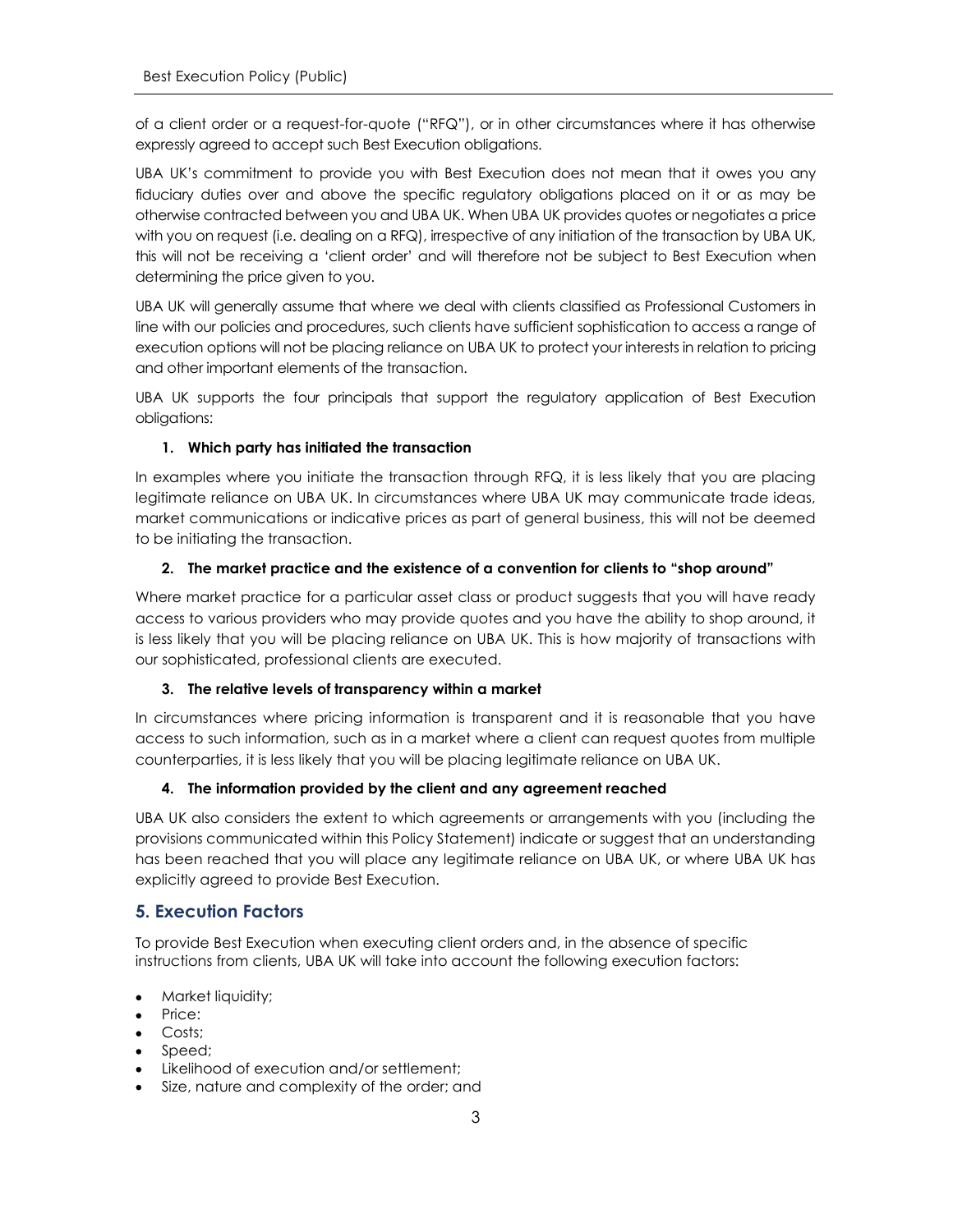Any other relevant considerations.

## 6. Execution Criteria

When executing client orders, UBA UK will determine the relative importance of the above execution factors based on any information or instructions clients give UBA UK with their order and market information at the relevant time, taking into account the following criteria:

- The characteristics of the client, including the categorization of the client;
- The characteristics of the client order;
- The characteristics of the financial instrument concerned by the order;
- The characteristics of the brokers and/or execution venues to which that order can be directed; and
- Any other circumstances that UBA UK deem to be relevant to the execution of that transaction.

If specific instructions are provided directly from clients that affect UBA UK's application of the above execution factors, the instruction will be respected and, in some cases, this may prevent all elements of this Policy Statement being followed.

# 7. Client Instructions

Client orders are received on an execution only basis, i.e. where orders are received by clients without advice from UBA UK. UBA UK will comment on the markets available to them and request a specific detailed instruction from the client.

Where clients give UBA UK specific instructions in relation to the execution of an order, UBA UK considers itself compliant with the Best Execution obligation when it takes all reasonable steps in order to achieve the best possible result for clients, by executing the order or a part of the order in line with client specific instructions concerning the order or a particular part of it.

Specific instructions provided by clients may prevent UBA UK from taking steps to obtain the best possible result for the execution of orders in respect of the elements covered by those instructions. Where UBA UK executes an order, or specific aspect(s) of an order, following specific instructions from a client, the obligation to take all sufficient steps to obtain the best possible result is met for that order, or aspects of the order, as applicable.

In relation to those aspects of an order which are not covered by your specific instructions, UBA UK will exercise its sole discretion, having regard to the terms of your order in determining the factors that it needs to take into account for the purpose of providing clients with Best Execution.

## 8. Execution Venues

UBA UK executes clients' orders in accordance with the following arrangements:

• Directly on regulated markets on which UBA UK is a member;

• Via third parties with whom UBA UK has a written agreement in place (including intermediaries within the UBA Group);

- Against its own Book, acting as an execution venue; or
- Outside regulated market or MTF, acting as counterparty (Over the Counter).

The execution venues on which UBA UK places reliance in order to meets its Best Execution obligations, and the relevant factors for selecting a particular venue, will vary depending on the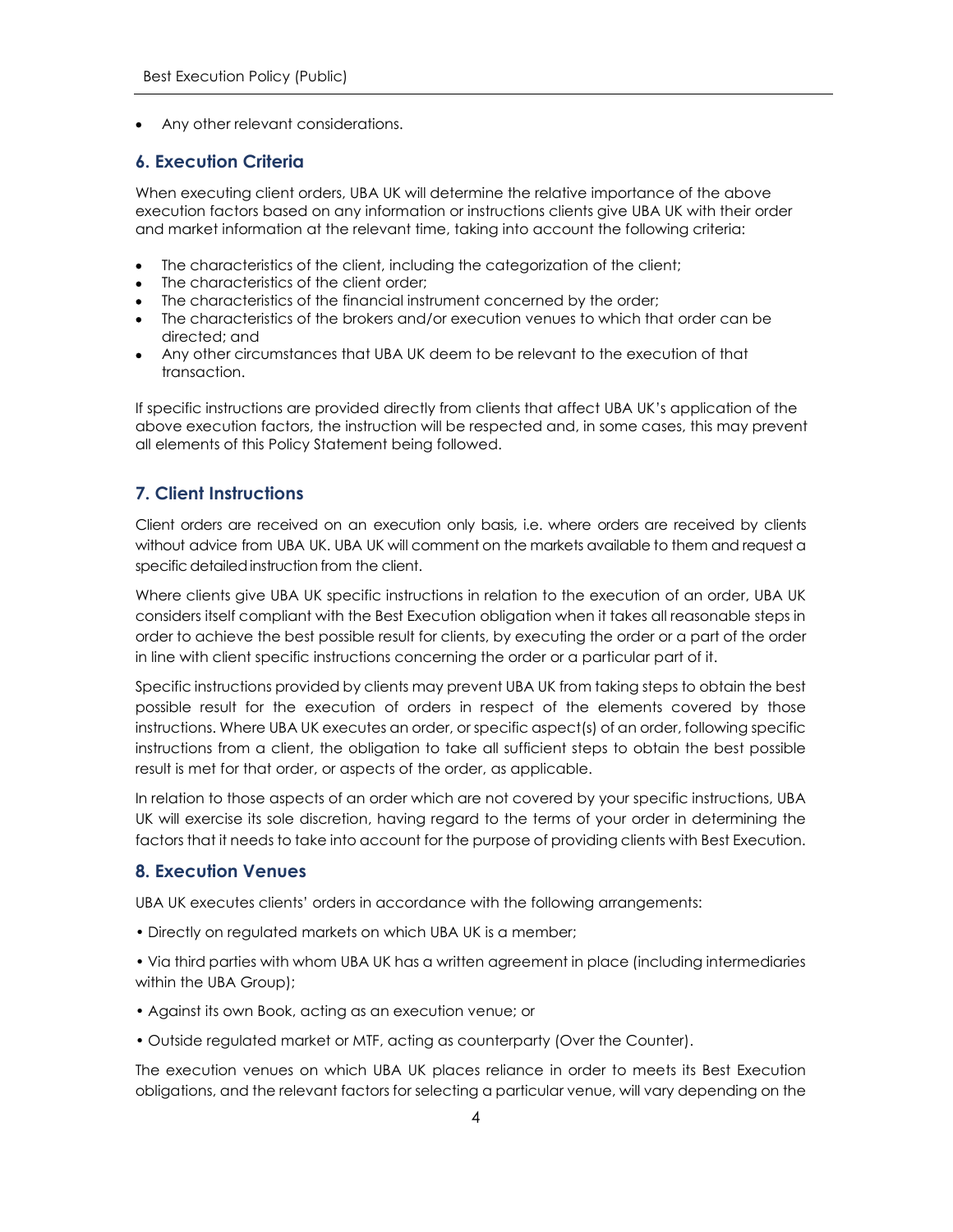class of Financial Instruments.

In all cases, UBA UK will carefully select an execution venue or broker to execute transactions or transmit orders with the aim to obtain the Best Execution for its clients. In doing so, UBA UK will also consider the following factors:

- price available
- costs and charges
- reputation and financial stability
- access to markets
- speed, responsiveness and promptness of execution
- liquidity
- ability to handle orders and trades for international customers

UBA UK will regularly assess the execution venues available in respect of any products that are traded to identify those that will enable UBA UK, on a consistent basis, to obtain the best possible result when executing orders.

UBA UK does not receive any remuneration, discount or non-monetary benefit for routing client orders to a particular trading venue or execution venue which would infringe the requirements on conflicts of interest or inducements set out in MiFID.

# 9. Monitoring & Review of Arrangements

UBA UK monitors and reviews the effectiveness of the execution arrangements achieved on behalf of its clients. This on-going monitoring allows where appropriate for the identification of corrective action to improve the quality of the execution service provided.

## 10. Conflicts of Interest

UBA UK has policy and procedures in place which identify and manage potential conflicts of interest. In recognition that potential conflicts of interest could arise where dealing arrangements include reliance on the use of a connected party, UBA UK ensures that these arrangements do not undermine the delivery of Best Execution for its clients. UBA UK and all its employees must abide by UBA UK's Conflicts of Interest Policy and Procedure.

If Best Execution is compromised and cannot be achieved because of a conflict of interest, UBA UK will directly inform you of the situation.

# 11. Consent

You acknowledge that you have been made aware of and accept the nature, policy and processes which UBA UK has in place for providing Best Execution (as defined in this Policy Statement) and that, in the absence of any express instructions from you, UBA UK shall have full discretion to choose a relevant venue from its current list of venues for executing any order or orders, but in doing so shall assess and balance a range of all relevant factors, including those set out in this Policy Statement which, in its reasonable determination, UBA UK considers relevant to achieving the best result for you. Upon placing your first order with UBA UK, you will be deemed to have consented to this Policy Statement.

Where a material change has occurred to this Policy Statement, UBA UK will inform you by